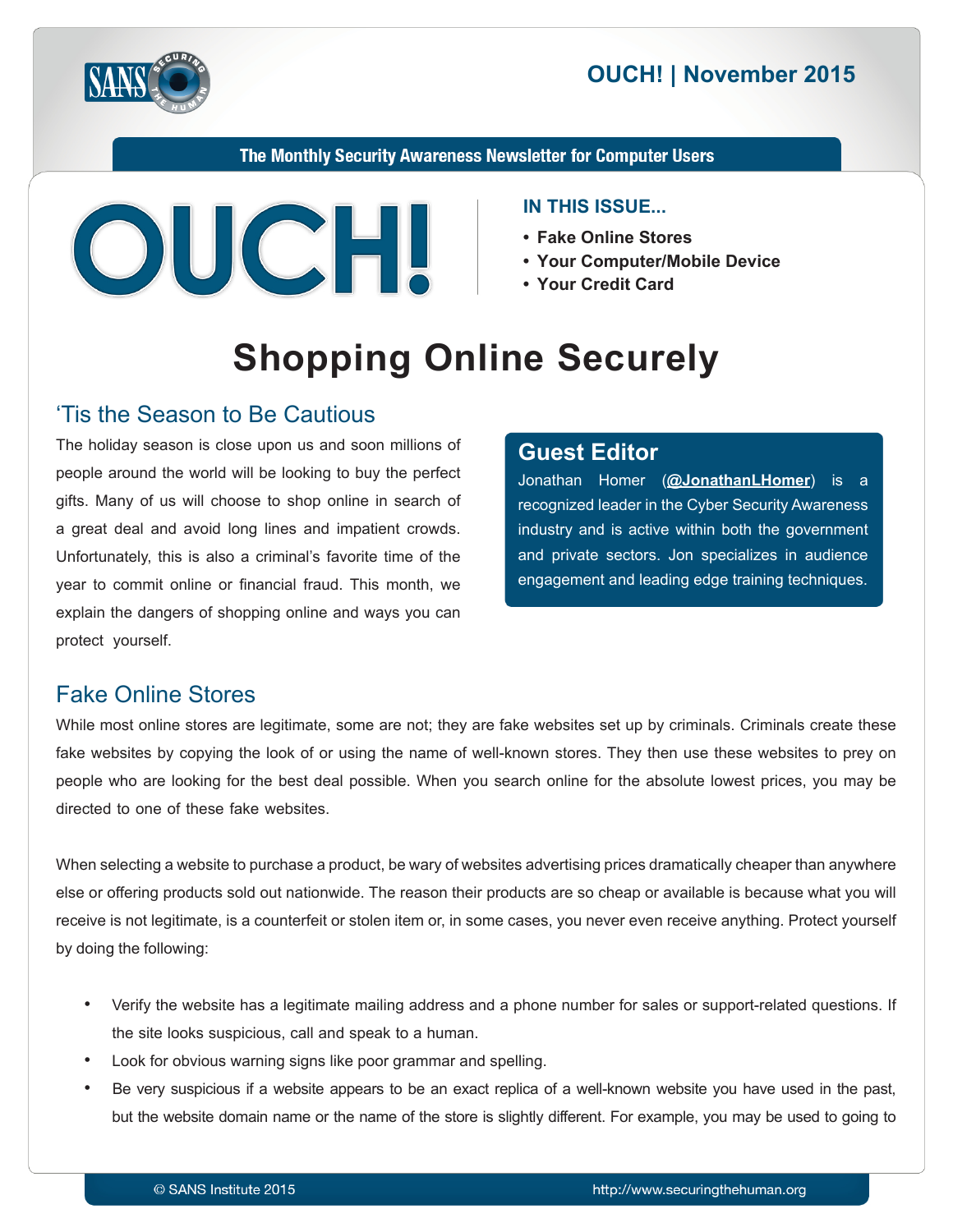# **2015 November 2015**



#### **Shopping Online Securely**

the website https://www.amazon.com for all of your Amazon shopping. But be very suspicious if you were to find yourself at a website pretending to be Amazon with the URL http://www.store-amazon.com.

Type the store's name or URL into a search engine and see what other people have said about the website in the past. Look for terms like "scam," "never again" or "fake." A lack of reviews is also not a good sign, as it indicates that the website is very new.

Remember, just because the site looks professional does not mean it's legitimate. If something about the site sets off warning bells, take time to investigate. If you aren't comfortable with the website, don't use it. Instead, find a well-known website you can trust or have safely used in the past. You may not find quite as great a deal or find that hot



ticket item, but you are much more likely to end up with a legitimate product and a clean credit report.

#### Your Computer/Mobile Device

In addition to shopping at legitimate websites, you want to ensure your computer or mobile device is secure. Cyber criminals will try to infect your devices so they can harvest your bank accounts, credit card information and passwords. Take the following steps to keep your devices secured:

- If you have children in your house, consider having two devices: one for your kids and one for the adults. Kids are curious and interactive with technology. As a result, they are more likely to infect their own device. By using a separate computer or tablet just for online transactions, such as online banking and shopping, you reduce the chance of becoming infected. If separate devices are not an option, then have separate accounts on the shared computer and ensure your kids do not have administrative privileges.
- Only connect to wireless networks you manage, such as your home network, or networks you know you can trust when making financial transactions. Using public Wi-Fi networks, such as at your local coffee shop, may be great for reading the news, but not for accessing your bank account.